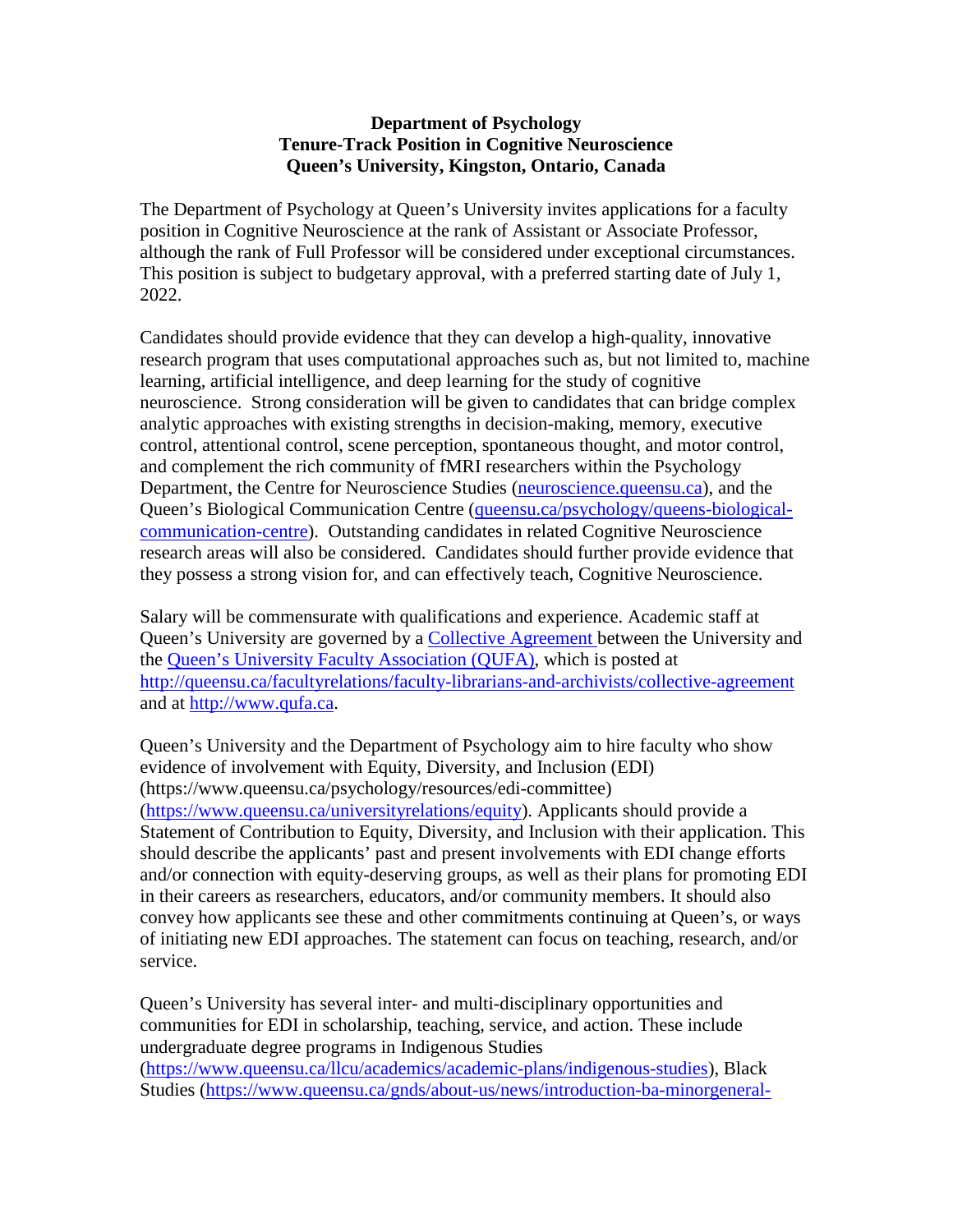[black-studies\)](https://www.queensu.ca/gnds/about-us/news/introduction-ba-minorgeneral-black-studies), Cultural Studies [\(https://www.queensu.ca/culturalstudies/home\),](https://www.queensu.ca/culturalstudies/home) and Gender Studies [\(https://www.queensu.ca/gnds/home\)](https://www.queensu.ca/gnds/home), as well as organizations for participatory action, including the Four Directions Indigenous Student Centre, the Queen's Black Academic Society, Women in Science at Queen's, among others. Applicants are invited to connect their contributions to these established and emerging opportunities, and/or other communities at Queen's University, in Kingston, or elsewhere.

The University invites applications from all qualified individuals. Queen's is strongly committed to employment equity, diversity and inclusion in the workplace and encourages applications from Black, racialized/visible minority and Indigenous/Aboriginal people, women, persons with disabilities, and 2SLGBTQ+ persons. All qualified candidates are encouraged to apply; however, in accordance with Canadian immigration requirements, Canadian citizens and permanent residents of Canada will be given priority.

To comply with federal laws, the University is obliged to gather statistical information as to how many applicants for each job vacancy are Canadian citizens / permanent residents of Canada. Applicants need not identify their country of origin or citizenship; however, all applications must include one of the following statements: "I am a Canadian citizen / permanent resident of Canada" OR, "I am not a Canadian citizen / permanent resident of Canada". Applications that do not include this information will be deemed incomplete.

A complete application consists of:

- A cover letter (including one of the two statements regarding Canadian citizenship / permanent resident status specified in the previous paragraph)
- A Curriculum Vitae (including a list of publications, awards and grants received)
- A research statement including current and future research interests
- A teaching statement including: (1) a teaching philosophy; (2) a description of teaching interests; (3) teaching outlines (e.g., syllabi) and evaluations (e.g., quantitative and/or qualitative feedback from students, if available)
- A statement of contribution to Equity, Diversity, and Inclusion
- A statement on career interruptions (family or medical), if applicable, to promote more equitable evaluations of applications
- Three letters of reference to be sent directly to Dr. Kate Harkness at the email address provided below. Reference letters should be dated, and include the referee's name, position, department, institution, email address and telephone number, the name of the nominee, and the period of time and the capacity in which the referee has known the nominee.

We will begin reviewing applicants on November 15th and continue until the position is filled. Applicants are encouraged to send all documents electronically as PDFs to Dr. Kate Harkness at [psycjobs@queensu.ca.](mailto:psycjobs@queensu.ca)